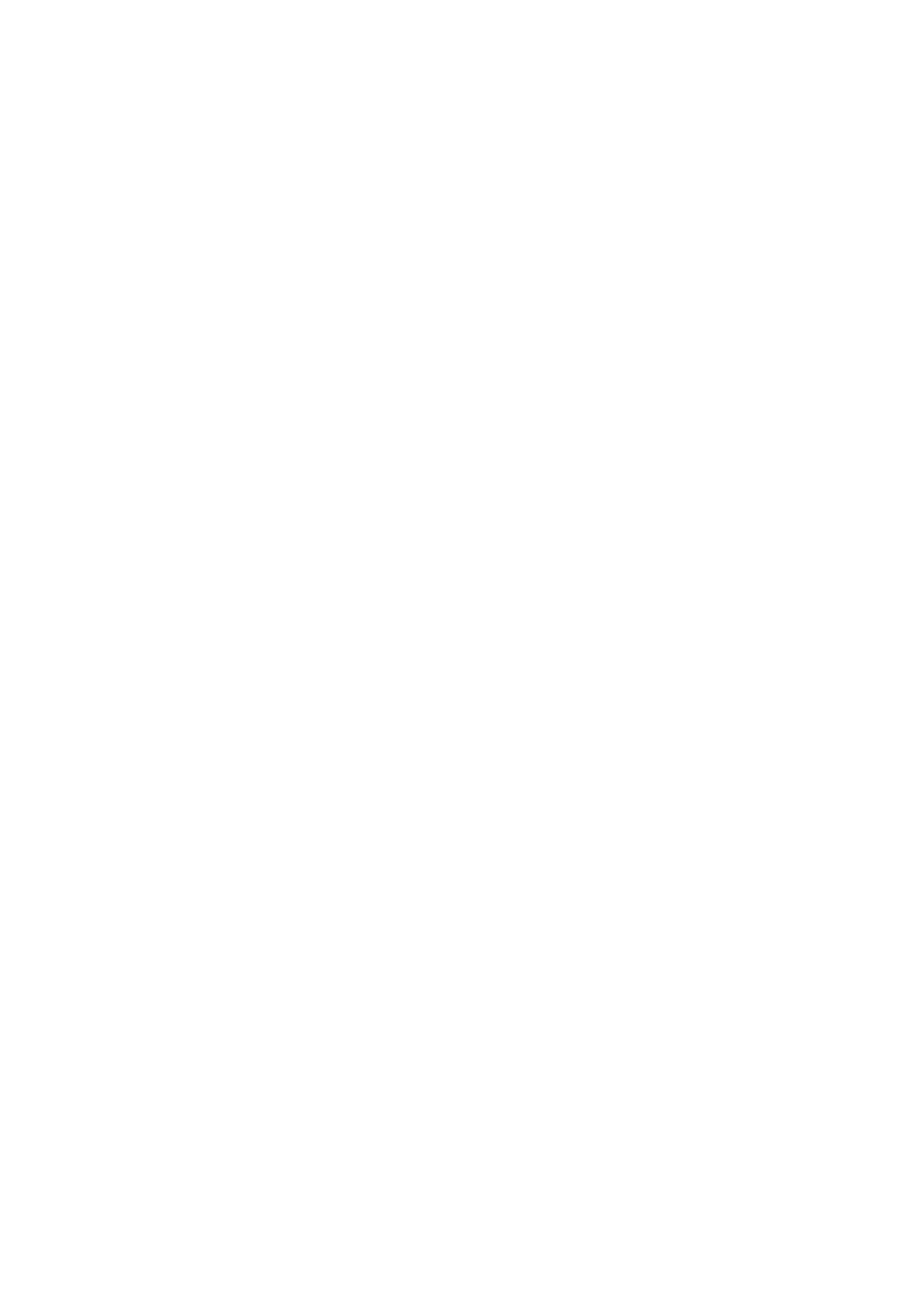| 印<br>刷<br>所                                                                                      | 發<br>編<br>行<br>集                    | 立<br> 命館白                                    |  |
|--------------------------------------------------------------------------------------------------|-------------------------------------|----------------------------------------------|--|
| 株式會社<br>〒<br>603<br>$\frac{1}{8577}$<br>田中プリント<br>京都市北區等持院北町<br>$\overline{56}$<br>$\frac{1}{1}$ | 立命館大學白川靜記念東洋文字文化研究所<br>研究所長<br>杉橋隆夫 | 二〇二〇年三月二〇日印刷<br>靜記念東洋文字文化研究所<br>二○二○年三月三○日發行 |  |
|                                                                                                  |                                     | 《紀要                                          |  |